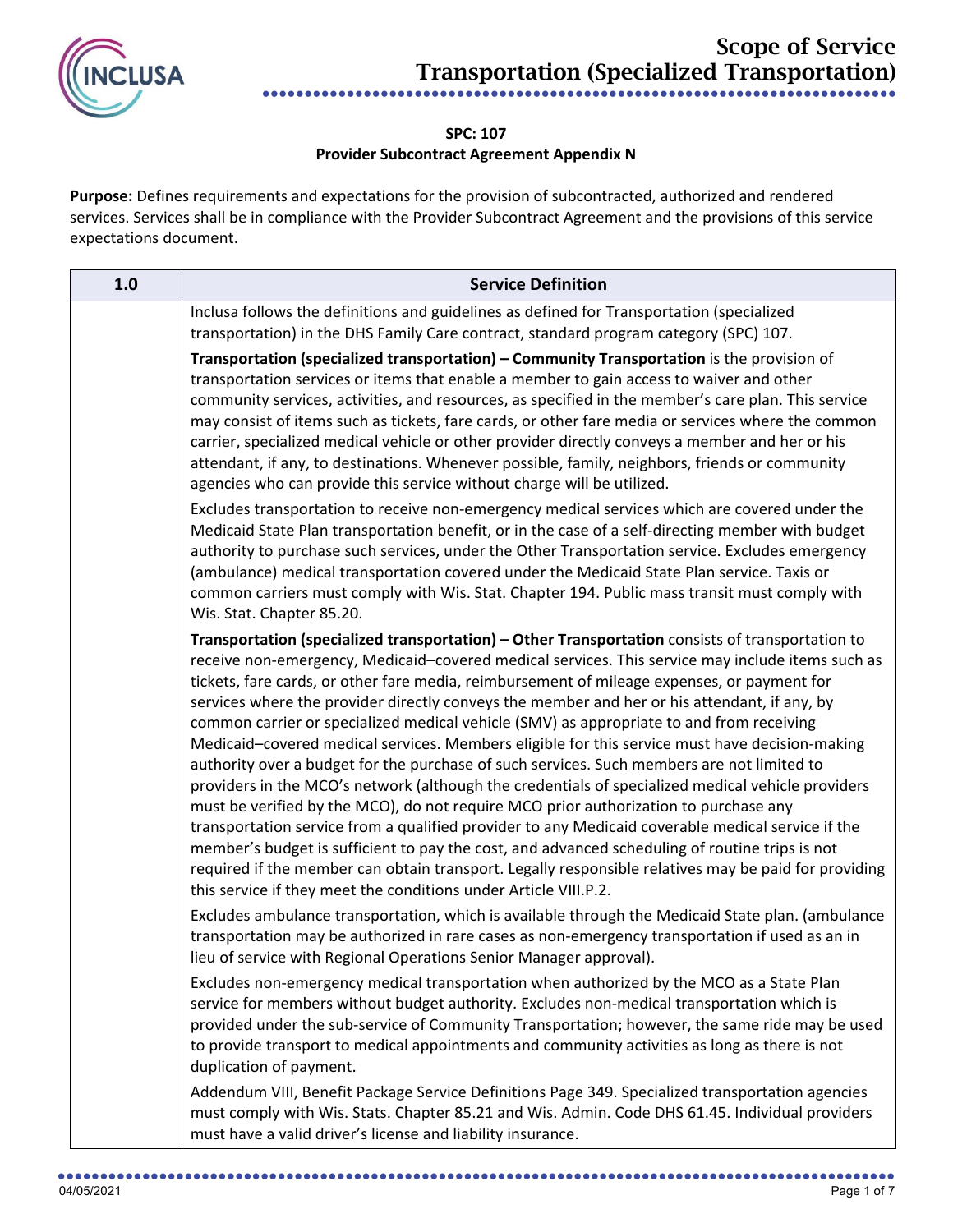| 2.0 | <b>Standards of Service</b>                                                                                                                                                                                                                                                                                                                                                                                                                                                                                                                                                                                                                                                                                                                                                                                                                                                                                 |
|-----|-------------------------------------------------------------------------------------------------------------------------------------------------------------------------------------------------------------------------------------------------------------------------------------------------------------------------------------------------------------------------------------------------------------------------------------------------------------------------------------------------------------------------------------------------------------------------------------------------------------------------------------------------------------------------------------------------------------------------------------------------------------------------------------------------------------------------------------------------------------------------------------------------------------|
| 2.1 | Provider must follow the standards for Transportation. This Scope of Service reflects Inclusa policies<br>and procedures.                                                                                                                                                                                                                                                                                                                                                                                                                                                                                                                                                                                                                                                                                                                                                                                   |
| 2.2 | Mass transit carriers are regulated under s.85.20, and the provision of specialized transportation is<br>regulated under s.85.21 of Wisconsin Statutes.                                                                                                                                                                                                                                                                                                                                                                                                                                                                                                                                                                                                                                                                                                                                                     |
| 2.3 | Inclusa subcontracted providers of long-term care services are prohibited from influencing<br>members' choice of long-term care program, provider, or Managed Care Organization (MCO)<br>through communications that are misleading, threatening, or coercive. Inclusa and/or the WI<br>Department of Health Services may impose sanctions against a provider that does so.<br>Per Wisconsin Department of Health Services (DHS), any incidents of providers influencing member                                                                                                                                                                                                                                                                                                                                                                                                                             |
|     | choice in a Family Care program must be reported to DHS immediately.                                                                                                                                                                                                                                                                                                                                                                                                                                                                                                                                                                                                                                                                                                                                                                                                                                        |
| 2.4 | Provider must incorporate practices that honor members' beliefs, being sensitive to cultural<br>diversity and diverse cultural and ethical backgrounds, including supporting members with limited<br>English proficiency or disabilities, and regardless of gender, sexual orientation, or gender identity.<br>This includes fostering attitudes and interpersonal communication styles in staff and providers<br>which respect members' cultural backgrounds.                                                                                                                                                                                                                                                                                                                                                                                                                                              |
| 2.5 | Service must be provided in a manner which honors member's rights such as consideration for<br>member preferences (scheduling, choice of provider, direction of work), and consideration for<br>common courtesies such as timeliness and reliability.                                                                                                                                                                                                                                                                                                                                                                                                                                                                                                                                                                                                                                                       |
| 3.0 | <b>Service Description</b>                                                                                                                                                                                                                                                                                                                                                                                                                                                                                                                                                                                                                                                                                                                                                                                                                                                                                  |
| 3.1 | SPC 107.20 / 107.21 - Transportation - Community/Non-Medical transportation (car, van, taxi,<br>bus, or lift/ramp equipped vehicle) that is used to transport a member to an activity or authorized<br>service that meets a long term care outcome. Examples are supported employment, day service, or<br>adult day care. Community transportation is a "curb to curb" service meaning member is picked up<br>and dropped off at the curb of the point of origin and destination, respectively with assistance to<br>board and disembark from the vehicle as needed and referred but not to enter or exit a building at                                                                                                                                                                                                                                                                                     |
|     | the point of origin or destination.                                                                                                                                                                                                                                                                                                                                                                                                                                                                                                                                                                                                                                                                                                                                                                                                                                                                         |
| 3.2 | SPC 107.12 / 107.13 - Transportation - Medical transportation (car, van, taxi, bus or lift/ramp<br>equipped vehicle) other than an ambulance to a Medicaid covered service. Common Carrier is a<br>"curb to curb" service meaning member is picked up and dropped off at the curb of the point of<br>origin and destination, respectively with assistance to board and disembark from the vehicle as<br>needed and referred but not to enter or exit a building at the point of origin or destination. If the<br>member needs a companion along, transportation is provided to the companion free of charge                                                                                                                                                                                                                                                                                                 |
| 3.3 | Members must be given the opportunity to direct some or all of their specialized transportation<br>whenever possible to the extent of their ability and desire. Inclusa teams must determine the<br>member's ability and/or desire to direct services by assessment and by observation and address this<br>in the member's plan.                                                                                                                                                                                                                                                                                                                                                                                                                                                                                                                                                                            |
| 3.4 | Prior to authorizing payment to family members the following conditions must be met:<br>The service is authorized by the Inclusa team;<br>1)<br>The member's preference is for the family member to provide the service;<br>2)<br>The Inclusa team monitors and manages any conflict of interest situation that may occur as<br>3)<br>a result of the family member providing services;<br>The family member meets the MCO's standards for its subcontractors or employees<br>4)<br>providing the same service; and<br>5) The family member will either:<br>Provide an amount of service that exceeds normal family care giving responsibilities for<br>a person in a similar family relationship who does not have a disability; or<br>Find it necessary to forego paid employment in order to provide the service and is not<br>٠<br>receiving a pension (including Social Security retirement benefits). |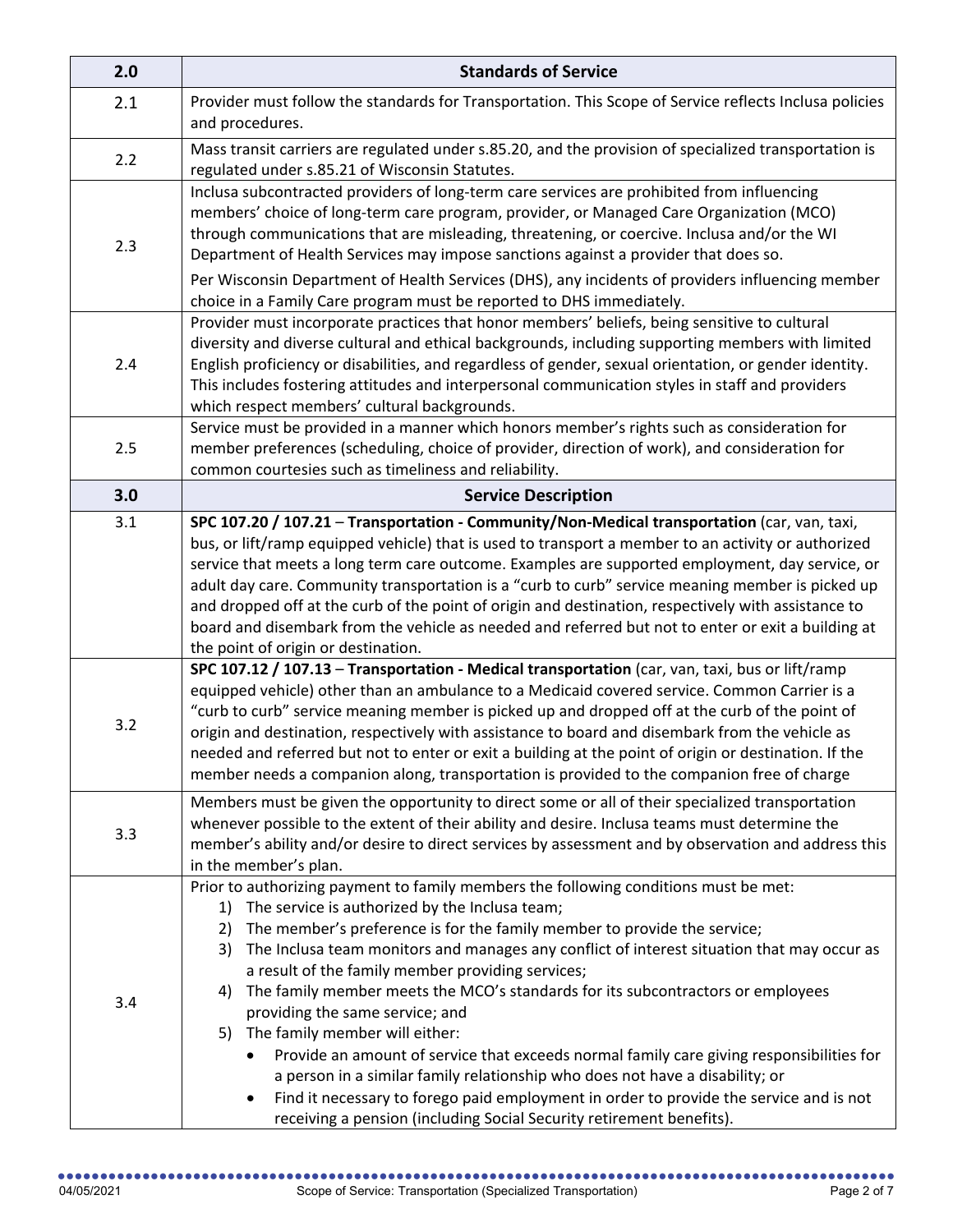| 4.0 | <b>Units of Service and Reimbursement Guidelines</b>                                                                                                                                                 |
|-----|------------------------------------------------------------------------------------------------------------------------------------------------------------------------------------------------------|
| 4.1 | Transportation services are billed with the appropriate procedure codes and modifiers at the<br>specified contracted rate as defined in Provider Subcontract Agreement, Appendix A.                  |
|     | The following service descriptions and unit combinations are included in the Inclusa benefit<br>package:                                                                                             |
|     | <b>Transportation for Medical Purposes</b>                                                                                                                                                           |
|     | Applies to taxi companies, volunteer driver organizations, friends and family volunteer drivers,<br>accessible vans, and other general transportation providers                                      |
|     | SPC 107.10* (various procedure codes, RD modifier) - each pass, each voucher, per token,<br>or per trip at negotiated rates with provider                                                            |
|     | SPC 107.11 (various procedure codes, RD modifier) - per mile reimbursement at negotiated<br>rates with provider                                                                                      |
|     | <b>Transportation for Non-Medical Purposes</b>                                                                                                                                                       |
|     | Applies to taxi companies, volunteer driver organizations, friends and family volunteer drivers,<br>accessible vehicles, and other general transportation providers                                  |
|     | SPC 107.20* (various procedure codes, RI modifier) - each pass, each voucher, per token, or                                                                                                          |
|     | per trip at negotiated rates with provider                                                                                                                                                           |
|     | SPC 107.21 (various procedure codes, RI modifier) - per mile reimbursement at negotiated<br>rates with provider                                                                                      |
|     | *SPC 107.10 and 107.20 are Inclusa-specific SPC codes used to specify that transportation is                                                                                                         |
|     | provided with an authorized bus pass, bus token, or taxi voucher issued by Inclusa.                                                                                                                  |
| 4.2 | Providers may not charge co-payment fees to Inclusa members authorized for transportation with                                                                                                       |
|     | Inclusa funds.                                                                                                                                                                                       |
| 4.3 | Some transportation providers may charge a separate transportation fee for an attendant, if                                                                                                          |
|     | needed to accompany the participant when accessing the community.                                                                                                                                    |
| 4.4 | Only loaded miles are billable unless unloaded miles are specified in the Provider Subcontract                                                                                                       |
|     | Agreement, Appendix A. Loaded miles are defined as the miles that the member is present in the<br>vehicle with the driver. Unloaded miles are defined as miles that the member is not in the vehicle |
|     | with the driver.                                                                                                                                                                                     |
|     |                                                                                                                                                                                                      |
| 4.5 | No Show Rides: If a member fails to cancel an authorized ride prior to the scheduled ride time and                                                                                                   |
|     | fails to show for the ride, Inclusa shall reimburse a no-show fee as specified in the Provider                                                                                                       |
|     | Subcontract Agreement.                                                                                                                                                                               |
| 5.0 | <b>Staff Qualifications and Training</b>                                                                                                                                                             |
| 5.1 | Caregiver Background Checks - Providers will comply with all applicable standards and/or                                                                                                             |
|     | regulations related to caregiver background checks as well as comply with Appendix H from the                                                                                                        |
|     | Inclusa Subcontract Agreement.                                                                                                                                                                       |
| 5.2 | Staff that provide services shall complete required training within six months of beginning                                                                                                          |
|     | employment unless training is needed before the staff can safely provide the service.                                                                                                                |
| 5.3 | All training completed shall meet DMV standards for transportation.<br>Individual or volunteer providers of transportation services must provide documentation of                                    |
|     | minimum required liability insurance coverage, possess a valid driver's license, submit a completed                                                                                                  |
|     | W-9 Form, and provide written assurance of the following:                                                                                                                                            |
| 5.4 | The vehicle used is mechanically sound, has properly functioning lighting, safety ventilation<br>а.                                                                                                  |
|     | and braking systems, and                                                                                                                                                                             |
|     | The vehicle has properly inflated tires, without excessive wear.<br>b.                                                                                                                               |
| 5.5 | Services provided by anyone under the age of 18 shall comply with Child Labor Laws.                                                                                                                  |
|     |                                                                                                                                                                                                      |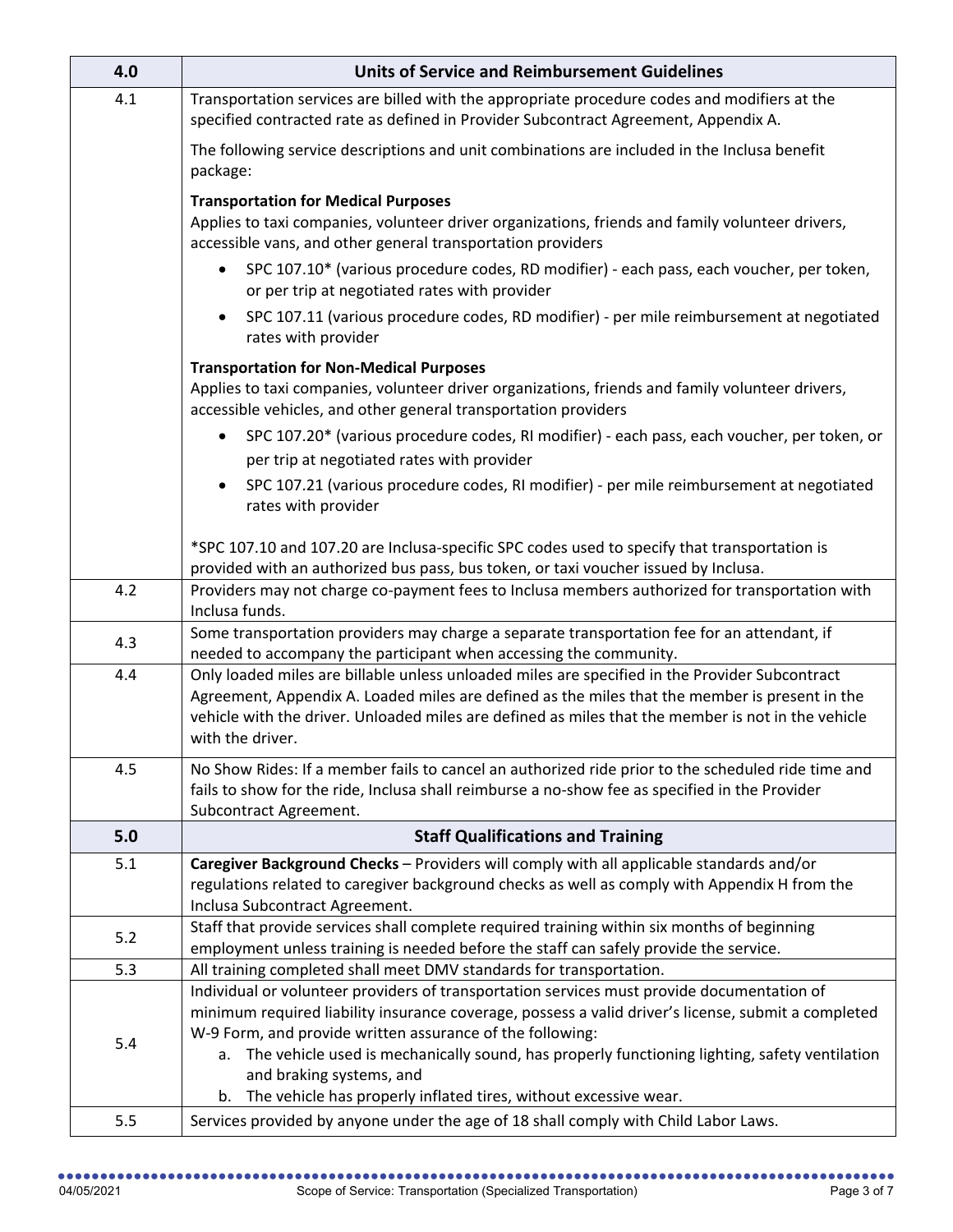| 6.0 | <b>Supervision and Staff Adequacy</b>                                                                                                                                                                                                                                                                                                                                                                                                                           |
|-----|-----------------------------------------------------------------------------------------------------------------------------------------------------------------------------------------------------------------------------------------------------------------------------------------------------------------------------------------------------------------------------------------------------------------------------------------------------------------|
| 6.1 | The provider agency shall maintain adequate staffing to meet the needs of members referred by                                                                                                                                                                                                                                                                                                                                                                   |
| 6.2 | Inclusa and accepted by the agency for service.<br>Providers must have an acceptable backup procedure, including notification of member and Inclusa<br>staff when provider is unable to show for a scheduled trip.                                                                                                                                                                                                                                              |
| 6.3 | The transportation provider must have a method of verifying that service was provided as assigned<br>and scheduled.                                                                                                                                                                                                                                                                                                                                             |
| 6.4 | Provider agency will ensure:<br>Staff are supervised and assessed to assure they are working effectively and collaboratively<br>with members.<br>Performance issues with staff are addressed promptly and Inclusa teams are kept informed<br>about significant issues that affect the Inclusa member.<br>Provider staff are working collaboratively and communicating effectively with Inclusa staff.<br>$\bullet$                                              |
| 7.0 | <b>Service Referral and Authorization</b>                                                                                                                                                                                                                                                                                                                                                                                                                       |
| 7.1 | The Inclusa team will provide a written service referral form to the provider agency which specifies<br>the expected outcomes, amount, frequency and duration of services.                                                                                                                                                                                                                                                                                      |
| 7.2 | The provider agency must notify the Inclusa team within 2 business days of receiving a referral<br>regarding the ability to accept the member for services. If the referral is accepted, notification<br>should also include the anticipated start date or any delays in staffing by the requested start date.<br>The provider agency must continue to report status of an open referral on a weekly basis to the<br>Inclusa team until the referral is filled. |
| 7.3 | The Inclusa team will issue a new written referral form when the tasks assigned, amount,<br>frequency, or duration of the service changes.                                                                                                                                                                                                                                                                                                                      |
| 7.4 | The provider agency will retain copies of the referral forms in the agency file as proof of<br>authorization.                                                                                                                                                                                                                                                                                                                                                   |
| 7.5 | The referral form may be for a one-time trip or an ongoing authorization for a number of trips/miles<br>per week or month.                                                                                                                                                                                                                                                                                                                                      |
| 7.6 | For ongoing authorizations, a new referral form will not be sent for each scheduled trip.<br>The member or a designated representative of the member may coordinate rides as needed within<br>the scope of rides/miles/unit and frequency authorized.                                                                                                                                                                                                           |
| 7.7 | The transportation services agency shall give at least 24 hours' advance notice to the Inclusa team<br>and member when not able to provide authorized trips as requested or scheduled to individual<br>members.                                                                                                                                                                                                                                                 |
|     | <b>Authorizations for Member Services</b>                                                                                                                                                                                                                                                                                                                                                                                                                       |
| 7.8 | The Inclusa Provider Portal is used by providers to obtain information about current authorizations.<br>In addition, the provider must use the portal to acknowledge all new authorizations. The provider<br>agency is responsible for ensuring that only currently employed and authorized staff have access to<br>the provider portal, and for using the member authorization information available on the portal to<br>bill for services accurately.         |
|     | For authorization needs such as new authorizations, additional units, or missing authorizations,<br>during normal Inclusa business hours (8:00 a.m. to 4:30 p.m.) the provider should contact the<br>Inclusa team (Community Resource Coordinator or Health and Wellness Coordinator).                                                                                                                                                                          |
|     | If your authorization request is an emergent need impacting the member's health and safety and<br>you cannot reach the Inclusa team:<br>During Inclusa business hours - call 877-622-6700 and press 0 for assistance.                                                                                                                                                                                                                                           |
|     | After Inclusa business hours - call 877-622-6700 and press 9 to be connected to our<br>after-hours support.                                                                                                                                                                                                                                                                                                                                                     |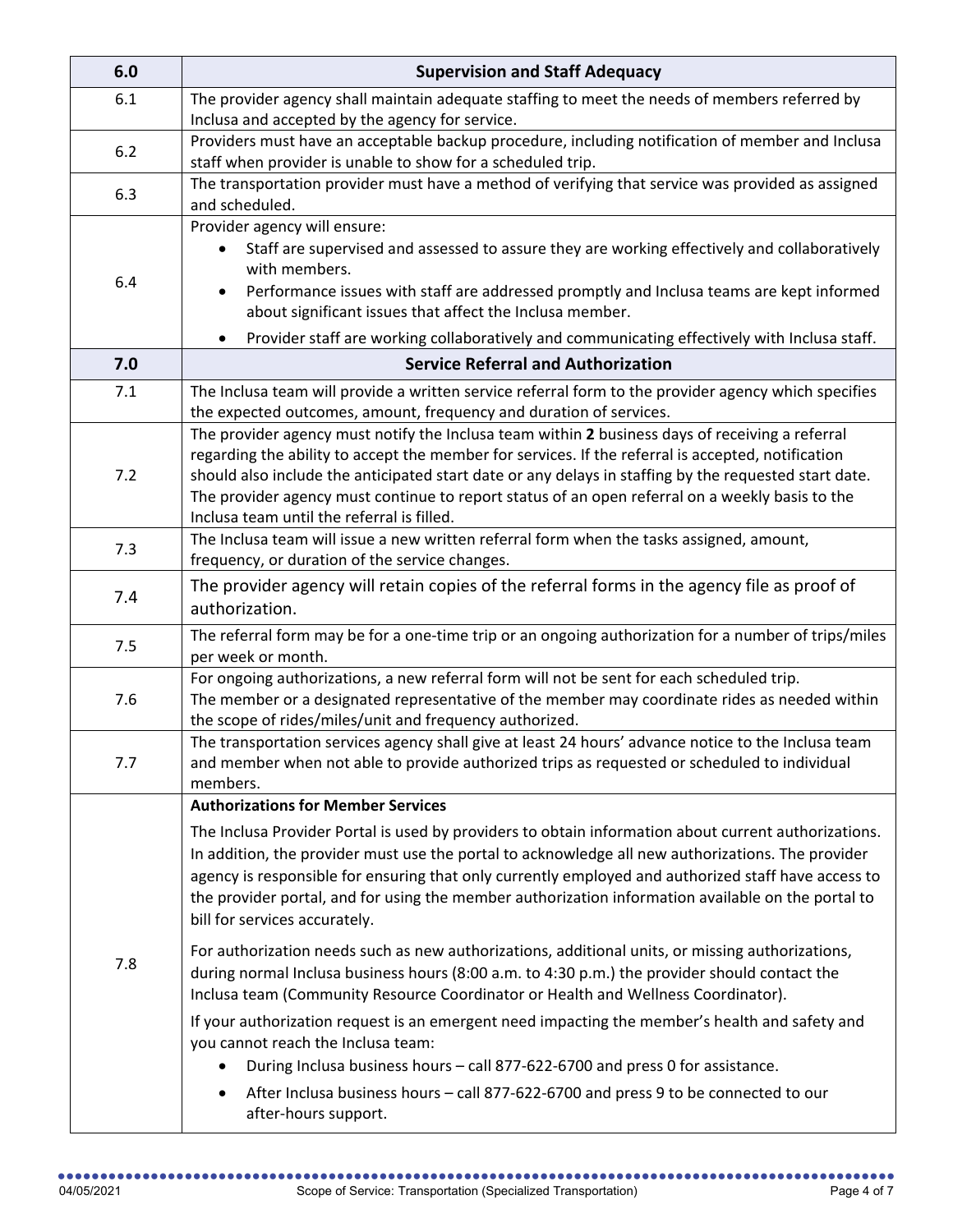|     | Questions regarding billing or claims for current Transportation authorizations and requests for                                                                                     |
|-----|--------------------------------------------------------------------------------------------------------------------------------------------------------------------------------------|
|     | Provider Portal assistance should be directed to the Inclusa Transportation-Employment Support                                                                                       |
|     | Team at ACS-Transportation-Employment@inclusa.org or 888-544-9353, ext. 4.                                                                                                           |
| 8.0 | <b>Communication, Documentation and Reporting Requirements</b>                                                                                                                       |
| 8.1 | Inclusa communicates with providers regularly in the following formats:                                                                                                              |
|     | Vendor forums<br>$\bullet$                                                                                                                                                           |
|     | Mass notifications via email, fax, or mail                                                                                                                                           |
|     | Notices for expiring credentialing                                                                                                                                                   |
|     | Notices are sent to providers via email when the provider has email available to ensure timeliness<br>of communication.                                                              |
|     | Provider agencies are required to ensure Inclusa Community Resources/Provider Relations (CR/PR)                                                                                      |
|     | staff, Inclusa teams, guardians and other identified members of the interdisciplinary team for a                                                                                     |
|     | member have accurate and current provider contact information to include address, phone                                                                                              |
|     | numbers, fax numbers, and email addresses.                                                                                                                                           |
|     | Providers can update their information by contacting Provider Relations at 877-622-6700 (select                                                                                      |
|     | Option 2, then Option 3) or ProviderRelations@inclusa.org.                                                                                                                           |
|     | The provider agency shall report to the Inclusa team whenever:                                                                                                                       |
|     | There is a change with the service provider<br>1)                                                                                                                                    |
| 8.2 | There is any issue in transporting an Inclusa member that results in disciplinary review of a<br>2)                                                                                  |
|     | driver                                                                                                                                                                               |
|     | The member is not available for scheduled services (within 24 hours unless an alternate<br>3)<br>date is scheduled between provider and member)                                      |
|     | Providers will notify MCO of formal complaints or grievances received from MCO members within                                                                                        |
| 8.3 | 48 hours of receipt. Written notification of completed complaint investigations will be forwarded to                                                                                 |
|     | the Inclusa interdisciplinary team.                                                                                                                                                  |
|     | <b>Member Incidents</b>                                                                                                                                                              |
|     | Provider agencies shall report all member incidents to the Inclusa team. Providers must promptly                                                                                     |
|     | communicate with the Inclusa team regarding any incidents, situations or conditions that have                                                                                        |
|     | endangered or, if not addressed, may endanger the health and safety of the member.<br>Acceptable means of communicating member incidents to the Inclusa team would be via phone, fax |
| 8.4 | or email within 24 hours. Additional documentation of incidents may be requested by the team or                                                                                      |
|     | Inclusa Quality Assurance.                                                                                                                                                           |
|     | Incident reporting resources and training are available in the Providers section of the Inclusa                                                                                      |
|     | website at www.inclusa.org.                                                                                                                                                          |
|     | The provider agency shall give at least 30 days' advance notice to the Inclusa team when it's unable                                                                                 |
|     | to provide authorized services to an individual member. The provider agency shall be responsible to                                                                                  |
| 8.5 | provide authorized services during this time period.                                                                                                                                 |
|     | The Inclusa team or designated staff person will notify the provider agency when services are to be                                                                                  |
|     | discontinued. The Inclusa team will make every effort to notify the provider at least 30 days in<br>advance.                                                                         |
|     | The provider agency must maintain the following documentation, and make available for review by                                                                                      |
|     | Inclusa upon request:                                                                                                                                                                |
|     | Provider meets the required standards for applicable staff qualification, training and                                                                                               |
| 8.6 | programming                                                                                                                                                                          |
|     | Verification of criminal, caregiver and licensing background checks as required.                                                                                                     |
|     | Policy and procedure related to supervision methods by the provider agency including<br>٠                                                                                            |
|     | frequency, intensity and any changes in supervision.                                                                                                                                 |
|     | Policy and procedure for responding to complaints, inappropriate practices or matters<br>qualifying as member-related incidents. The policy and procedure should also cover          |
|     |                                                                                                                                                                                      |
|     | expectation of work rules work ethics and reporting variances to the program supervisor.                                                                                             |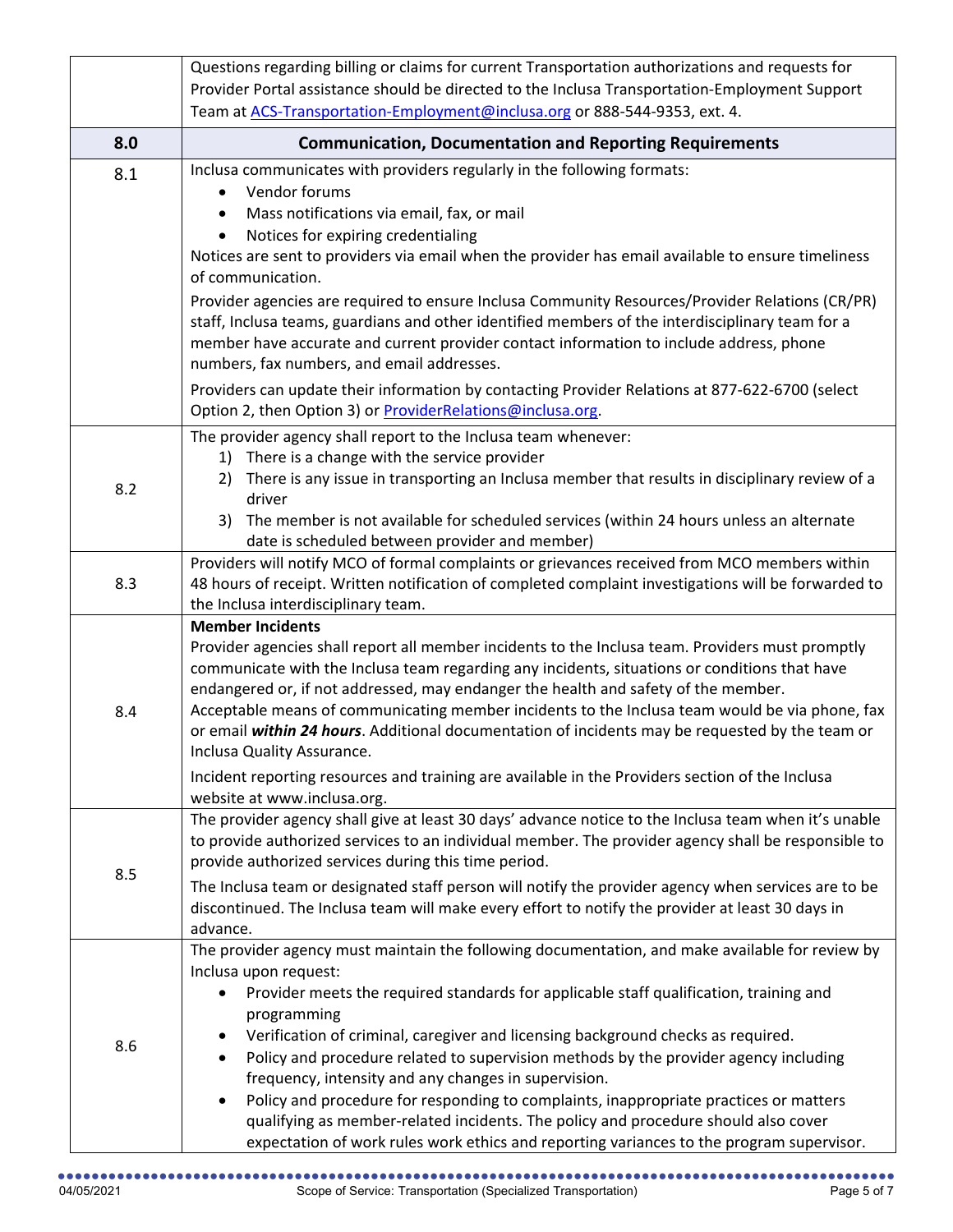|     | Employee time sheets/visit records which support billing to Inclusa.<br>$\bullet$                                                                                                                                                                                                                                                                                                                                                                                                                                                                       |
|-----|---------------------------------------------------------------------------------------------------------------------------------------------------------------------------------------------------------------------------------------------------------------------------------------------------------------------------------------------------------------------------------------------------------------------------------------------------------------------------------------------------------------------------------------------------------|
|     | Vehicle safety inspection records.<br>Provider will maintain the following policies on file:                                                                                                                                                                                                                                                                                                                                                                                                                                                            |
| 8.7 | Provider Wait Time Policy - will ensure that the member is on time for appointments and that the<br>appropriate pick-up time is communicated to the member. Driver will wait 15 minutes after the<br>agreed upon pick up time.<br>Drivers will be available at the scheduled pick up time after an appointment.<br>٠<br>If the driver is not going to wait at the location of the appointment until the appointment is<br>$\bullet$<br>completed, wait time will not be charged.<br>Drivers will document the beginning and ending times for wait time. |
|     | Provider Inclement Weather Policy - the provider will maintain an inclement weather<br>policy/procedure and share a copy of this policy with Inclusa.                                                                                                                                                                                                                                                                                                                                                                                                   |
|     | Provider No Show Policy and Procedure - The transportation services provider/agency shall<br>maintain a "No Show" policy and procedure. This No Show policy and procedure must be shared<br>with Inclusa along with any standard communications sent to members who don't comply with the<br>expectations for proper notification of cancelled trips.                                                                                                                                                                                                   |
|     | Provider must promptly report to the Inclusa team whenever a member does not cancel a trip and<br>does not show for the trip.                                                                                                                                                                                                                                                                                                                                                                                                                           |
| 9.0 | <b>Quality Assurance</b>                                                                                                                                                                                                                                                                                                                                                                                                                                                                                                                                |
| 9.1 | <b>Purpose</b><br>Inclusa quality assurance activities are a systematic, departmental approach to ensuring and<br>recognizing a specified standard or level of care expected of subcontracted providers. These<br>methodologies are established to review and inspect subcontracted provider performance and<br>compliance.<br>Inclusa will measure a spectrum of outcomes against set standards to elicit the best picture of<br>provider quality.                                                                                                     |
|     | Inclusa provider quality assurance practices:<br>1) Establish the definition of quality services,<br>2) Assess and document performance against these standards, and<br>Detail corrective measures to be taken if problems are detected.<br>3)<br>It is the responsibility of providers and provider agencies to maintain the regulatory and contractual<br>standards as outlined in this section. Inclusa will monitor compliance with these standards to                                                                                              |
|     |                                                                                                                                                                                                                                                                                                                                                                                                                                                                                                                                                         |